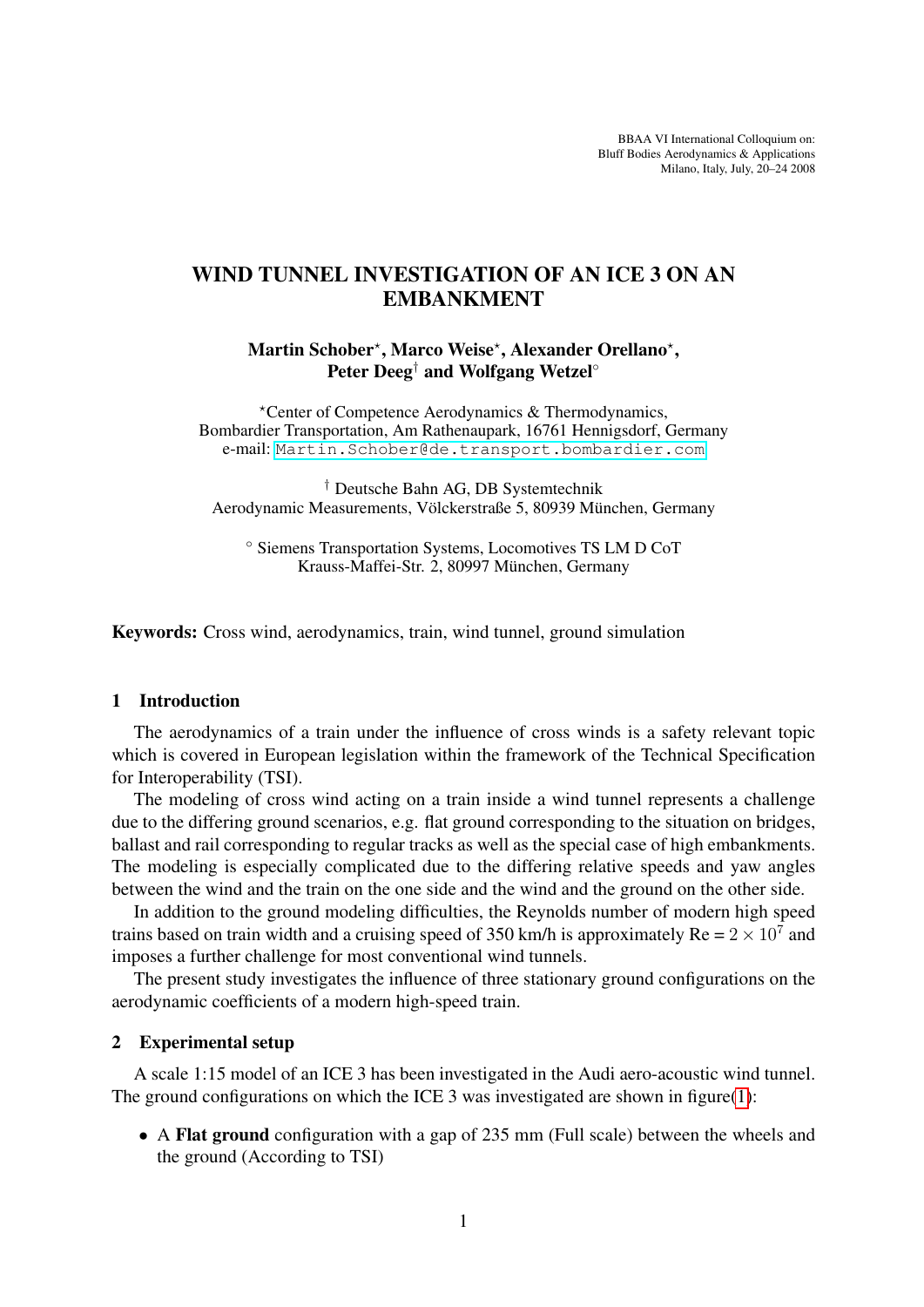- A Ballast and rail configuration with a height of 1m (Full scale) (According to the recommendation of prEN14067 part 6)
- An Embankment configuration with a total height of 6m featuring double track ballast and rails (according to TSI)



<span id="page-1-0"></span>Figure 1: ICE 3 on a) Flat Ground, b) Ballast & rail, c) 6 m Embankment

#### 3 Results

## 3.1 Tuft visualization on an embankment

Figure [1c](#page-1-0) shows a tuft visualization on the embankment at a yaw angle of  $40^\circ$ . As can be seen, the flow field on the leeward side is strongly three dimensional and directed upwards showing the footprint of a longitudinal vortex.

A change of flow direction near the leading edge of the embankment is clearly visible, high-lighting the effect of the presence of the embankments nose shape.<sup>[1](#page-1-1)</sup>

#### 3.2 Force coefficients

The force and moment coefficients of the ICE 3 are shown in figure [2.](#page-2-0) In addition to the directly measured aerodynamic properties on flat ground (FG), ballast and rail (Ballast) and the 6m high embankment (Embankm), calculated coefficients for the embankment case using the Baker hypothesis based on flat ground (FG-Baker) and ballast an rail (B&R-Baker) are shown. The most important parameter with respect to cross-wind stability is  $c_{\text{m}xlee}$ , which is shown in figure [2.](#page-2-0) It can be noted, that the flat ground results are considerably below those obtained on

<span id="page-1-1"></span> $1$  This effect can be minimized by extending the embankment further upstream up to the nozzle exit, however, at the cost of inference problems between wind tunnel nozzle and embankment.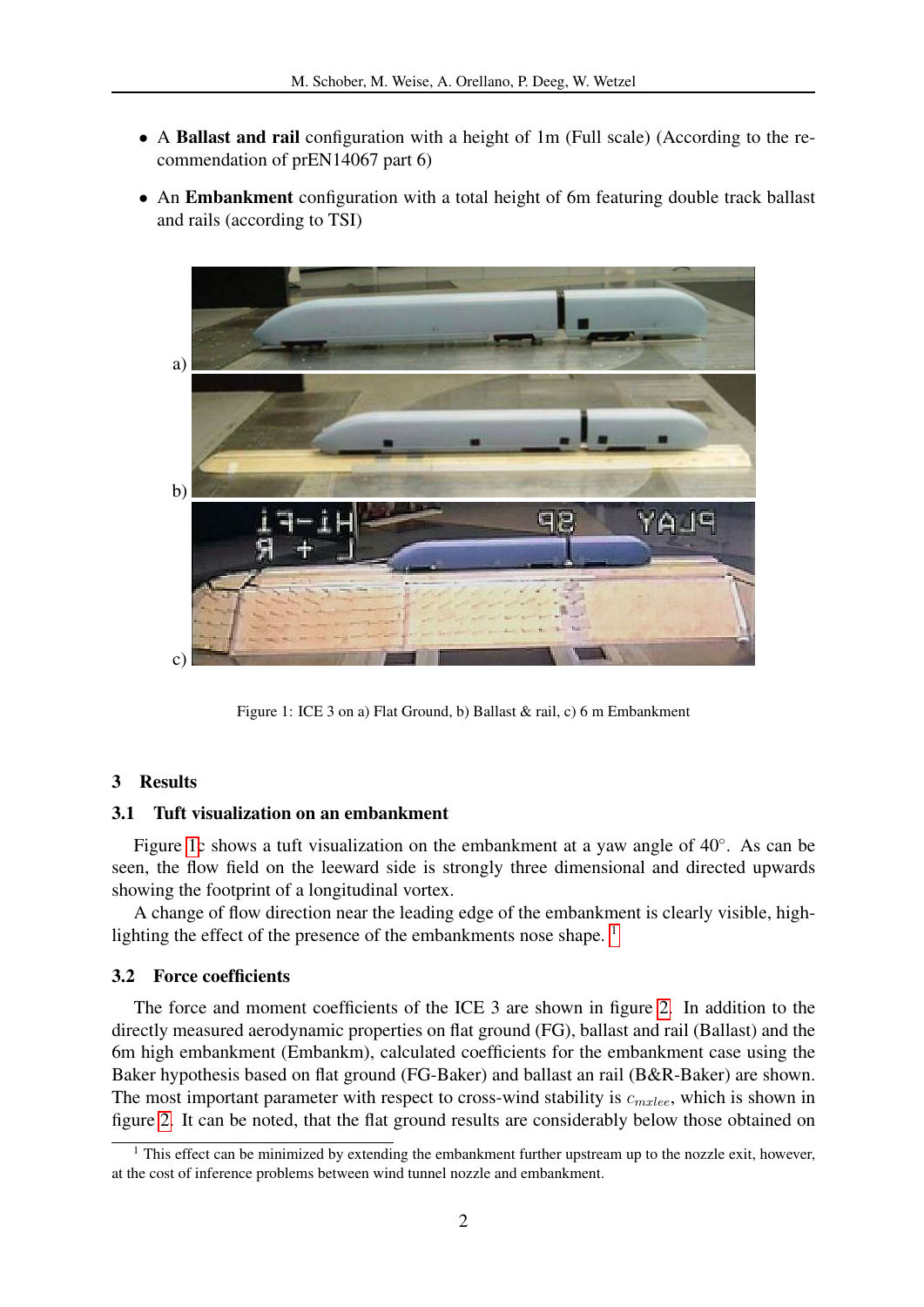the ballast and rail configuration. The measured coefficients on the 6m embankment are above the ballast and rail results for yaw angles below 40°, but drop significantly below those of ballast and rail for angles above 40°.



<span id="page-2-0"></span>Figure 2: Roll moment coefficient about leeward rail of an ICE 3 on different ground configurations

## 3.3 Comparison with Baker hypothesis

When applying the Baker hypothesis to the measured flat ground and ballast and rail coefficients in order to generate coefficients for the 6m embankment, it becomes apparent that the coefficients obtained through the Baker hypothesis are larger than those measured directly on the embankment. This is attributed to the fact, that the flow around the embankment in the wind tunnel experiment significantly differs from the full scale case, since in the full scale case, the most critical case with respect to the train is associated with wind approaching the embankment from a nearly perpendicular direction whereas during the wind tunnel experiment the embankment is approached under approximately the same yaw angle as the train.

### 4 Discussion

#### 4.1 The flow of wind over a skewed obstacle

A generic embankment, as it has been used in wind tunnel studies, has many similar features to "generic flow configurations", such as the backward-facing step or the fence, where a variety of publications exist. For example, Fernholz et al. [\[1\]](#page-3-0) showed, that the flow behind a skewed backward facing step (cf. figure [3\)](#page-3-1) shows 3 regions that depend on the skewing angle.

- A "quasi 2-dimensional" separation for skew angles of  $0^{\circ}$  to approximately 30°. Here, the independence principle of Prandtl is valid. Flow features as for instance the separation length, scale with the velocity component normal to the step.
- $\bullet$  A "quasi 2-dimensional" separation for skew angles of 50 $^{\circ}$  to approximately 90 $^{\circ}$ , which is dominated by a strong longitudinal vortex immediately behind the step. Flow features as the separation length are dominated by the velocity component parallel to the step.